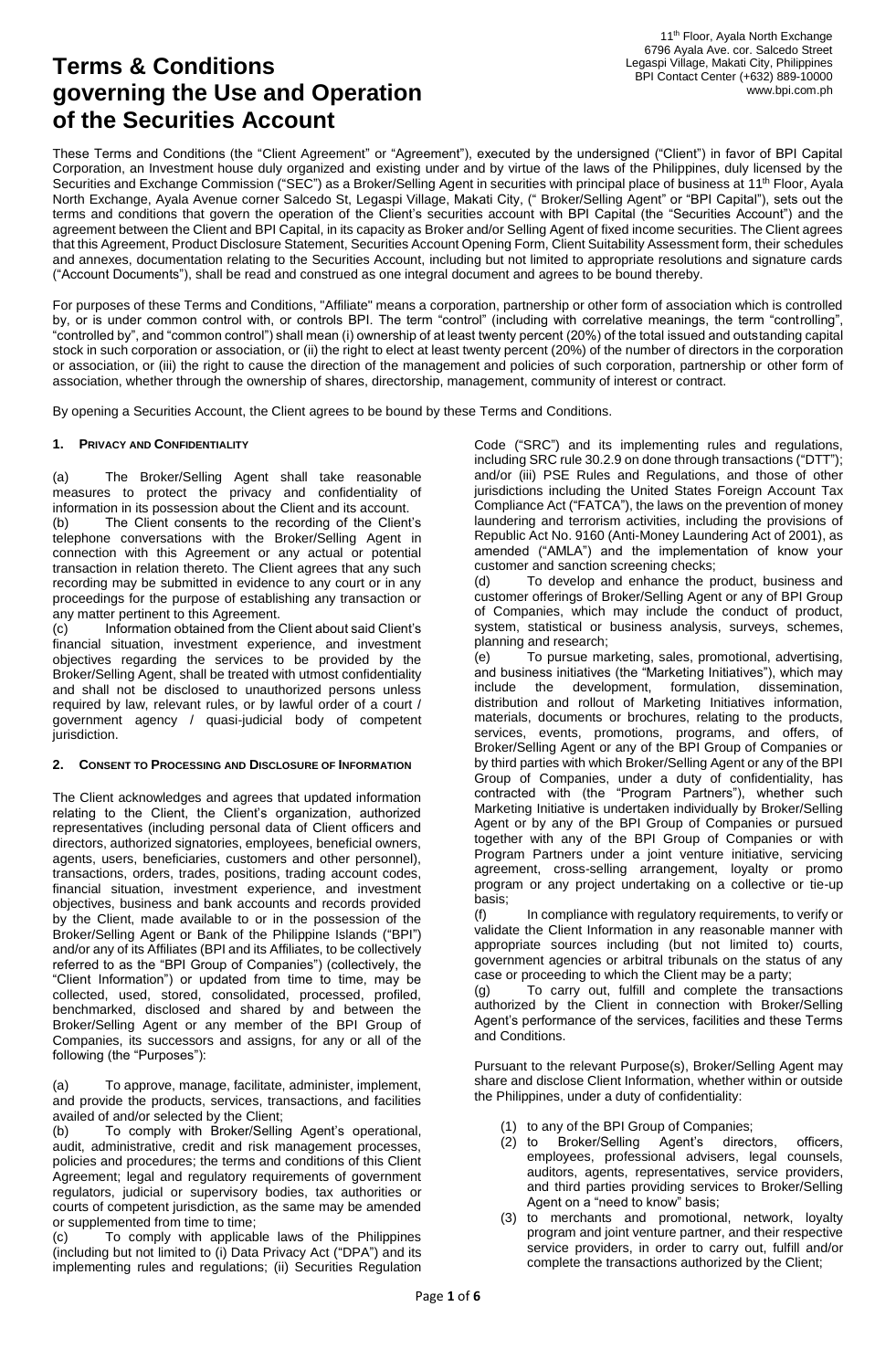- (4) to any judicial, governmental, regulatory or supervisory body of the Philippines or those of other jurisdictions, including exchange of information among tax authorities in compliance with FATCA, as the same may be amended or supplemented from time to time;
- (5) to self-regulatory organizations ("SRO"), exchanges, clearing agencies, depositories and their authorized representatives that exercise regulatory and supervisory responsibilities over the broker dealer, or to comply with any order issued by the commission pursuant to SRC rule 30.2.9 on DTTs;
- (6) to any potential transferee or assignee of Broker/Selling Agent's rights and/or obligations under the relevant contracts or agreements or in connection with any sale, acquisition, merger or consolidation of any of the BPI Group of Companies;
- (7) to representatives, agents or service providers engaged by Broker/Selling Agent or by any of the BPI Group of Companies to perform (whether within or outside the Philippines) data processing, collection, consolidation, storage and such other services in connection with the products, services, and facilities availed of by the Client (the "Outsourced Service Providers");
- (8) to representatives, agents or service providers engaged by Broker/Selling Agent, or by any of the BPI Group of Companies or by Program Partners, in connection with the Marketing Initiatives; and,
- (9) to such other persons or entities that Broker/Selling Agent or any of the BPI Group of Companies or the Outsourced Service Providers may engage or contract with to facilitate or carry out any or all of the foregoing Purposes.

(h) The foregoing constitutes the express consent of the Client under the applicable bank secrecy, confidentiality and data privacy laws of the Philippines and other jurisdictions, Including without limitation, the provisions of RA No.1405 (The Law on Secrecy of Bank Deposits), RA No. 6426 (The Foreign Currency Deposit Act), RA No.10173 (Data Privacy Act of 2012), RA No.8791 (The General Banking Law), RA No.9510 (Credit Information System Act, RA No. 8799 (Securities Regulations Code) (collectively, the "Bank Secrecy and Privacy Laws") and the Client agrees to hold the Broker/Selling Agent, each member of the BPI Group of Companies and its authorized representatives free and harmless from any and all liabilities, claims, damages, suits, costs and expenses resulting from or in connection with the implementation of the Purposes and authorities conferred by the Client under this Agreement.

(i) For the avoidance of doubt, to the extent that applicable confidentiality, bank secrecy or other laws impose non-disclosure requirements on certain relevant information but permits a party to waive such requirements by written consent, the express consent provided herein shall constitute the Client's written consent for purposes of such applicable laws. Any agreement between the Client and the Broker/Selling Agent to maintain confidentiality of information shall continue to be observed to the extent that such agreement is not otherwise inconsistent with the consent to disclosure of Client Information authorized under this Agreement.

## **3. REPRESENTATIONS & WARRANTIES**

The Client hereby represents and warrants to the Broker/Selling Agent on a continuing basis:

(a) that the Client has the legal right, authority and full power, and the Client's authorized representative/s are duly authorized to execute, deliver and perform this agreement and all necessary actions have been taken to authorize the execution, delivery and performance and enforcement of the same. If a corporation, Client represents further that it is a corporation duly organized, validly existing and in good standing under the laws of the Philippines and other jurisdiction where it is conducting business.

11<sup>th</sup> Floor, Ayala North Exchange 6796 Ayala Ave. cor. Salcedo Street Legaspi Village, Makati City, Philippines BPI Contact Center (+632) 889-10000 www.bpi.com.ph

(b) the Client's execution and delivery of this agreement will not violate any provisions, permits, or licenses of the Client as well as all applicable laws or regulations. Neither the execution / delivery of this agreement nor the performance of the Client's obligations hereunder will breach or result in default or violation in the performance or fulfillment of any obligation, covenant or condition in any agreement to which the Client is a party or is bound.

(c) the Client has obtained, prior to submitting to the Broker/Selling Agent information about individuals related to it (including personal data of its officers and directors, authorized signatories, employees, customers and other personnel) all necessary authorizations and consents as may be required by applicable confidentiality and data privacy laws or agreement, to enable BPI Capital to process the information.

(d) the Client agrees and understands that securities purchased and/or held in custody under this Agreement, except for long-term negotiable certificates of time deposit, are not insured by the Philippine Deposit Insurance Corporation.

## **4. CLIENT CLASSIFICATION**

Broker/Selling Agent classifies and assesses its clients on a best effort basis according to (A) *Financial Sophistication* and (B) *Risk Tolerance* based on information provided by the Client in order to determine the product that is suitable to the Client's needs, financial situation, and objectives; consistent with the Client's mandate, risk tolerance and constraints.

## Financial Sophistication

- *Market counterparty* refers to any financial institution, only with respect to the instruments in which it is authorized to engage as a broker dealer;
- *Sophisticated institutional client* refers to an institution that is not a market counterparty but has the level of net worth, knowledge, expertise, and experience to deal with financial products;
- *Sophisticated individual client* refers to an individual who has demonstrated to the BSFI that he has the level of net worth, knowledge and experience to deal with financial products; or
- *Others* refer to all other institutional or individual clients not categorized as market counterparty, sophisticated institutional client, or sophisticated individual client.

## Risk Tolerance

- *Conservative* Client prefers an investment and/or hedging strategy where the primary goal is to prevent the loss of principal
- *Moderate* Client is willing and able to expose funds to a moderate level of risk in consideration for higher returns or to meet certain objectives; and
- *Aggressive* Client is willing and able to accept higher risks involving volatility of returns and even possible loss of investment in return for potentially higher long-term results.

## **5. PRODUCTS AND SERVICES**

The list of products and product-specific disclosures are set out in the Product Disclosure Statement, which is attached hereto as **Annex "A"**.

### **6. GENERAL RISK DISCLOSURE STATEMENTS (INCLUDING BUT NOT LIMITED TO)**

The Client acknowledges and agrees that said Client has read, fully understands and agrees to the following risk disclosure statements.

(a) *Risk of Securities Trading*: The price of securities can and does fluctuate, sometimes dramatically. The price of a security may move up or down, and may even become valueless. It is as likely that losses will be incurred rather than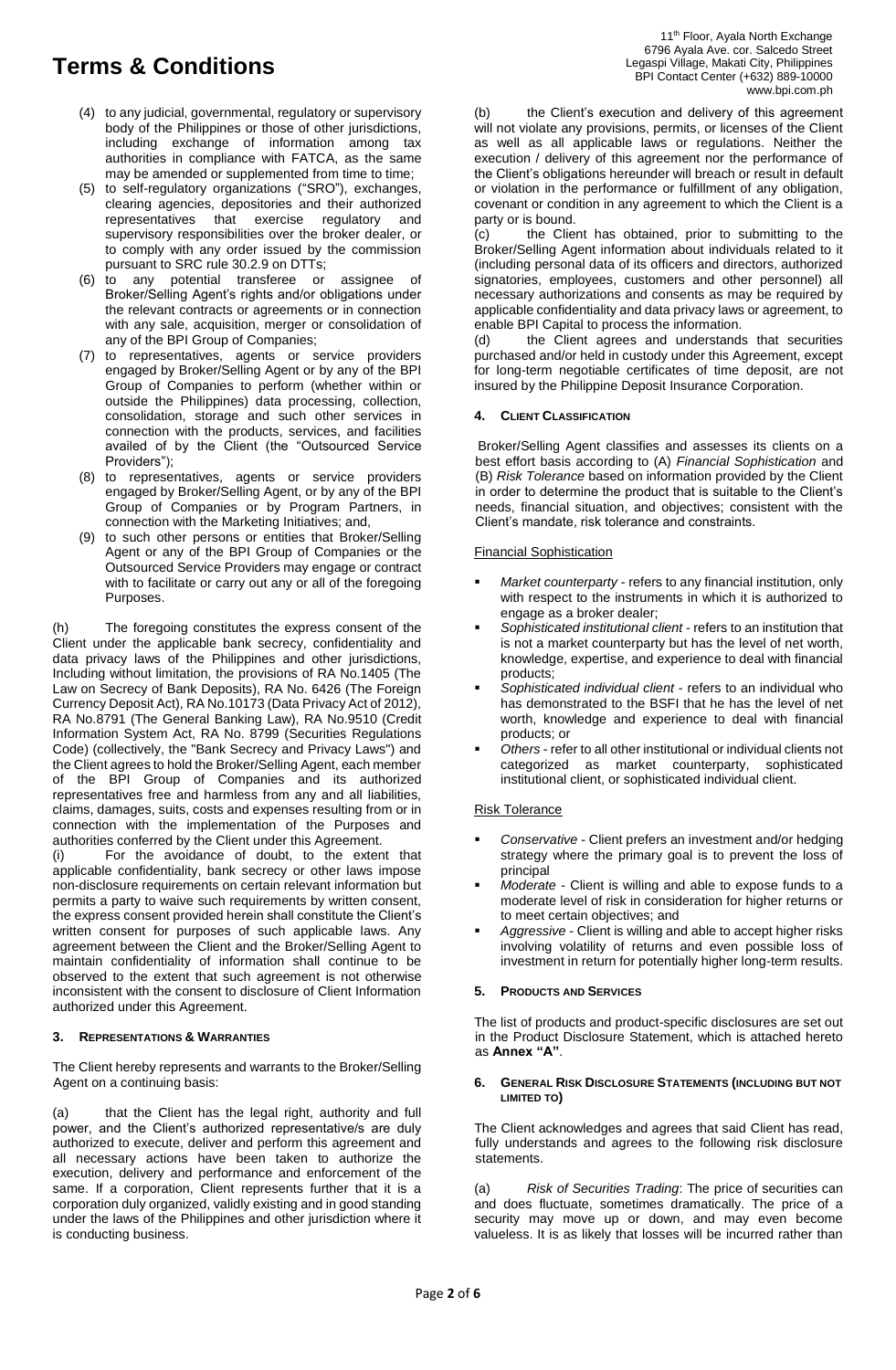profit made as a result of buying and selling securities. This is a risk that the Client is prepared to accept.

(b) *Investment Risk*: Debt and similar securities are not the same as Savings or Time Deposits. The returns and the principal investment in these products are not insured nor are guaranteed. An investor may suffer losses and as a result, there is no guarantee that an investor will get back his/her principal investment.

(c) *Credit Risk*: An investor is directly/solely exposed to the risk of an issuer of securities (e.g. the Phil. Govt. for Phil Bonds, the Phil. Corporation who issued the security, etc.) defaulting on its obligations in respect to the security up to the full amount of the principal subscribed plus interest.

(d) *Liquidity Risk*: There may be a lack of buyers and sellers to allow the investor to readily buy or sell investments. This exposes the investor to the risk of having to hold security investments until maturity unless there is a third party willing to purchase the same.

(e) *Volatility/Market Risk*: Volatility refers to the degree of unpredictable change over time of a certain variable such as the price or yield of an investment. The prices of securities fluctuate, sometimes dramatically.

(f) *Currency Risks*: The profit and loss in transactions in foreign currency-denominated contracts (will be affected by fluctuations in currency rates where there is a need to convert from the currency denomination of the contract to another currency.

This risk disclosure does not purport to disclose all the risks and other significant aspects of investing in these securities. The Client should undertake said Client's own research and study on the trading of high-risk securities before commencing any trading activity.

## **7. NO PORTFOLIO/SECURITIES PERFORMANCE GUARANTEE**

The Client acknowledges that the Broker/Selling Agent does not in any way guarantee the performance of the Portfolio/Securities and shall not be responsible for any loss sustained except where such loss arises solely out of its acts and omissions done or suffered in manifest bad faith or through gross negligence, gross misconduct or willful neglect.

## **8. FEES, EXPENSES, COMMISSIONS, PENALTIES**

In consideration of the Client's availment of the products and services herein, the Client agrees to pay the Broker/Selling Agent the applicable fees specified in Schedule of Fees provided for in BPI Capital's webpage https://www.bpi.com.ph/invest/fixedincome/bpi-capital-fees.

(a) The Client agrees that the Broker/Selling Agent's obligations under the Agreement are conditioned upon the Client paying in full to the Broker/Selling Agent such fee(s) as may be revised and/or updated from time to time by the Broker/Selling Agent. The Client authorizes the Broker/Selling Agent to debit such fees directly from the Client's Settlement Account identified in the Securities Account Opening Form. For all purposes, including any legal proceedings, a certificate issued by any officer of the Broker/Selling Agent as to the sums and liabilities incurred by or due to the Broker/Selling Agent shall, in the absence of manifest error, be conclusive against the Client.

(b) Without prejudice to any other rights under the Agreement, if any of the fees and expenses referred to herein or incurred or owing pursuant to the Agreement remain outstanding after these have become due and payable:

- (1) The Broker/Selling Agent shall be entitled, without need of notice, to debit automatically and/or offset against or cause the automatic debiting and/or offsetting of any Settlement Account in settlement of any of the Client's outstanding obligations;
- (2) The Broker/Selling Agent shall have a lien over the Securities which shall stand as security for such fees and expenses with power to sell, by public or private

sale on such conditions as the Broker/Selling Agent thinks fit, any such Securities in or towards settlement and any proceeds of sale may be applied in or towards payment of the said fees and expenses.

The Broker/Selling Agent's rights pursuant to this Clause shall be in addition to and not in substitution for any other rights of a similar nature enjoyed by the Broker/Selling Agent.

## **9. PRICES**

(a) Any price of any Security quoted by the Broker/Selling Agent in response to any enquiry by the Client is for reference only and shall not be binding on the Broker/Selling Agent or any of its market information providers. The Broker/Selling Agent shall be entitled to act on any Instruction for the sale and purchase of any Security even if the price of such Security has altered to the disadvantage of the Client between the time of receipt of such Instruction and the time at which the Broker/Selling Agent or its agent completes any such sale or purchase, as long as the executed price is as favorable as possible under prevailing market conditions.

(b) The Broker/Selling Agent, is understood to be acting as broker/selling agent and as such understood to quote a selling /buying price similarly acceptable to the Broker/Selling Agent, acting as Principal, and which price shall be based on market information accordingly received in good faith.

(c) While the Broker/Selling Agent and its market information providers endeavor to ensure the accuracy and reliability of prices quoted, the Broker/Selling Agent does not guarantee accuracy and reliability of prices quoted and shall not be liable for any loss or damages arising from any inaccuracies or omissions.

(d) No Client who has obtained quotes of the prices of any Securities from the Broker/Selling Agent shall:

- (1) disseminate such quotes (or any part thereof) to any other person;
- (2) use or permit the use of such quotes (or any part thereof) for any illegal purpose;
- (3) use such quotes (or any part thereof) other than for the Client's own personal use; or
- (4) use such quotes (or any part thereof) in relation to any trading or dealing of Securities otherwise than through the Broker/Selling Agent.

## **10. RIGHTS OF SET-OFF**

The Broker/Selling Agent may, without notice to the Client, setoff or transfer any sum(s) from the Client's Settlement Account, in satisfaction of any or all of the Client's liabilities to the Broker/Selling Agent or its sub-custodians, or any of its subsidiaries or affiliates.

#### **11. LIMITATION OF LIABILITY, INDEMNITY AND FURTHER ASSURANCE**

(a) The purchase and sale of the securities/instruments by the Broker/Selling Agent under this Agreement shall be on a without recourse basis. The Broker/Selling Agent neither warrants nor guarantees payment of principal and/or interest thereon or both at maturity. The risk of default by the issuer of the securities for any reason shall specifically be assumed by the Client. In the event the Client wishes to sell the security/instrument, the Broker/Selling Agent will not repurchase the same but may, on a best efforts basis, sell the same on behalf of the Client at prevailing market rates.

(b) Without prejudice to any other provision herein, the Client hereby agrees to hold harmless and fully indemnify the Broker/Selling Agent and its officers, employees and agents against any and all losses, liabilities, claims, obligations, damages, taxes, duties, penalties, actions, costs, expenses and disbursements of any kind and nature whatsoever (including legal fees and expenses) which any of them may reasonably incur or suffer pursuant to or in connection with: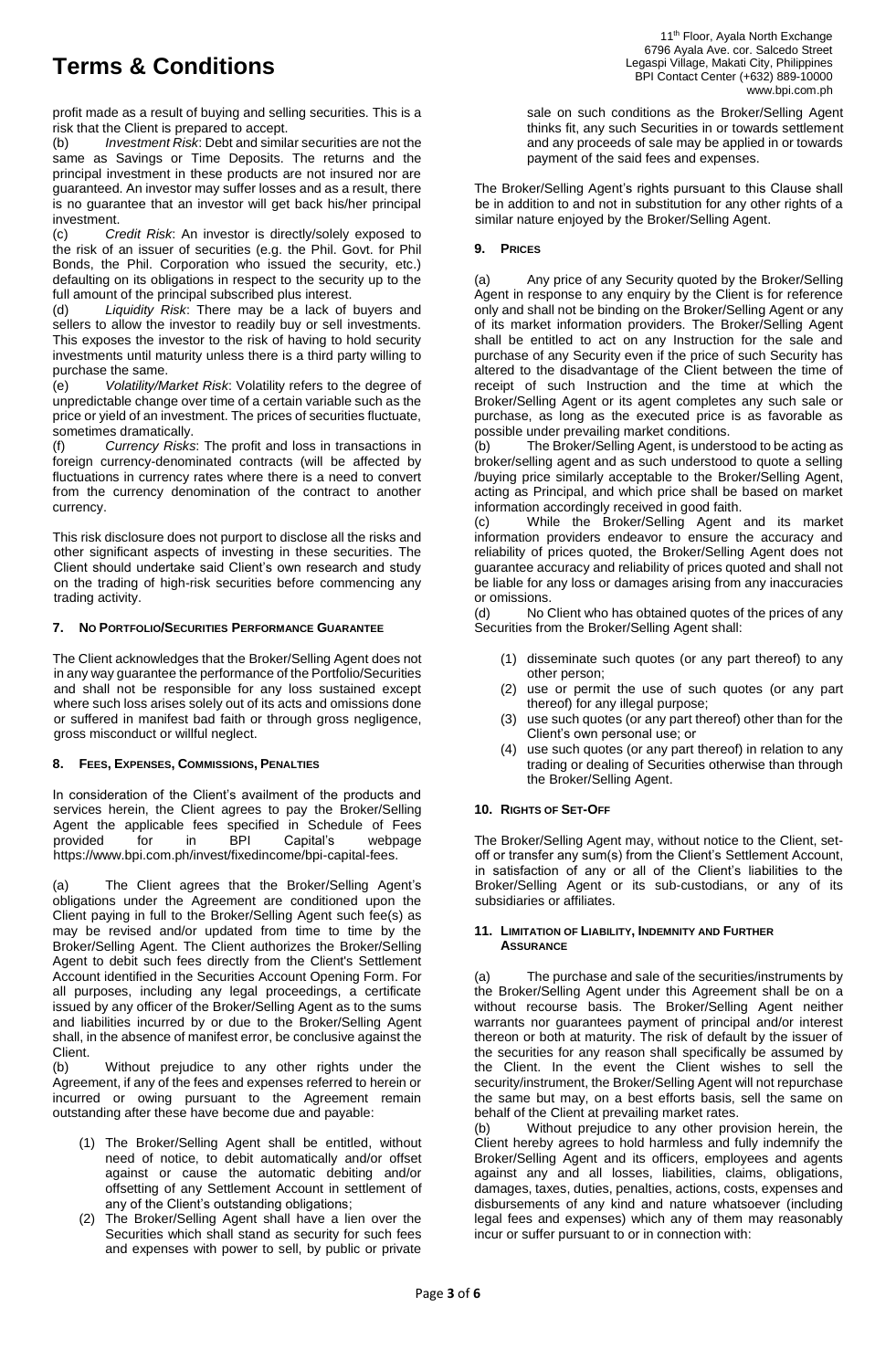- (1) any act or omission by any of them in the performance of the Client's obligations hereunder, save where due solely to the gross negligence or willful fault of the Broker/Selling Agent or any of its officers, employees or agents; or
- (2) any failure by the Client to observe the provisions of, or perform his obligations under the Agreement.

(c) The Client shall hold the Broker/Selling Agent and its stockholders, Board of Directors, officers and staff free and harmless from, and shall indemnify them for any liability, obligation, loss, damage, penalty, claim, suit, action, judgment, expense or disbursement of whatever nature, arising from or in connection with this Agreement, which the Client may suffer arising out of this Agreement or any sale, transfer, or assignment of securities/instrument covered by the same, or the enforcement of any of the terms hereof, except to the extent caused by the willful misconduct or gross negligence of the Broker/Selling Agent.

(d) The Client agrees, at Client's own expense and when requested by the Broker/Selling Agent, to promptly do and execute, or cause to be done and executed, such acts and documents as may, in the Broker/Selling Agent's reasonable opinion, be necessary or desirable to give full effect to all rights, remedies or powers conferred upon the Broker/Selling Agent

hereunder.<br>(e) Th The Client confirms that Client's right to the securities purchased under this Agreement is subject to the receipt of cleared funds by the Broker/Selling Agent. Payment of securities purchased shall be debited from good/cleared funds in the Client's Settlement Account. All checks/drafts or other instruments delivered to the Broker/Selling Agent or deposited in the Settlement Account as payment for the purchase of securities/instruments are accepted subject to clearing and final payment. If the same is subsequently returned unpaid, the Client is obligated to return to the Broker/Selling Agent the corresponding Confirmation Advice or any document confirming payment/investment which shall be considered of no force and effect from the beginning.

(f) The Broker/Selling Agent is authorized but not obligated to automatically reinvest in the Client's name the proceeds of any maturing placement, under such terms or conditions that the Broker/Selling Agent deems appropriate, unless the Client issues to the Broker/Selling Agent before such maturity a written investment instruction which specifies acceptable placement terms.

## **12. CONFLICTS OF INTEREST**

(a) The Broker/Selling Agent shall disclose to the Client any material interest it may have in any investment or proposed transaction, and conduct all purchase/sales transactions or investment activities in accordance with the applicable code of ethics and any applicable law, regulation, ruling or order.

(b) The Client agrees that BPI Capital Corporation as Broker may perform its duties under this Agreement through third parties, including any member of the BPI Group, including branches, subsidiaries, or affiliates engaged in broker functions or other third parties who may be acting as agent or as principal. Neither the Broker nor such third party is obliged to account to the Client for any commission, fees or other benefits obtained in connection therewith. In particular, the Client agrees that the Broker may execute the Instructions through such brokers as it may deem necessary in its sole discretion decide.

## **13. CLIENT CONCERNS**

Any disputes or complaints (with all relevant details) must be made in writing and should be referred to the Broker/Selling Agent's Customer Assistance Officer via email to *bpicapitalcorp\_customersupport@bpi.com.ph.*

For inquiries and comments, please send us a message through [www.bpi.com.ph/contactu](http://www.bpi.com.ph/contact)s or call our 24-hour BPI Contact Center at (+632) 889-10000.

BPI Capital Corporation is regulated by the Bangko Sentral ng Pilipinas. https://www.bsp.gov.ph

### **14. REPORTS ON UNAUTHORIZED TRANSACTIONS, OTHER CONTINGENCIES**

All instructions regarding any purchase or sale of securities shall be given in accordance with the signing authority shown at the front hereof. If any of the joint investors gives written instruction to hold payment of the amount invested or any portion thereof or any interest thereon to the other/s, then payment shall not be made notwithstanding the signing authority shown at the front hereof.

The Broker/Selling Agent hereby warrants to act for and on behalf of the Client at all times in the purchase and sale of financial products/instruments/ securities or in rendering any service under this Agreement, and only upon receipt of a lawful order, in writing, or oral orders after the same has been confirmed in writing by the Client, and duly received by the Broker/Selling Agent.

In the event that an order was made or a transaction was entered into by the Broker/Selling Agent for or on behalf of the Client without the latter's express directive, confirmation, or affirmation in writing, the Client shall report the said unauthorized order or transaction pursuant to Section 13 *(Client Concerns)* hereof.

## **15. EVENTS OF DEFAULT AND TERMINATION**

(a) Any one of the following events shall constitute an event of default:

- (1) the Client's failure to pay any amount payable to the Broker/Selling Agent or submit to the Broker/Selling Agent any documents or deliver any assets to the Broker/Selling Agent hereunder, when called upon to do so or on due date;
- (2) breach of this Agreement by the Client;
- (3) the filing of a petition in bankruptcy or the commencement of any analogous proceedings against any of the Clients;
- (4) the levying of any attachment against the Securities Account, the Settlement Account, or any other accounts maintained with any member bank of the BPI Group;
- (5) any information, declaration representation or warranty made by the Client to the Broker/Selling Agent in this Agreement being or becoming incorrect or misleading;
- (6) the death of the Client (if the Securities Account or the Settlement Account is not a joint account); and
- (7) any other matter or event including any regulatory requirements or the nature of the instructions given by the Client to the Broker/Selling Agent which the Broker/Selling Agent in good faith believes may expose or lead the Broker/Selling Agent to any actions, claims, proceedings, losses, damages, costs, expenses or liabilities of whatever nature.

(b) Either the Broker/Selling Agent or the Client shall have the right, at any time upon giving reasonable notice, to close the Securities Account without providing any reason therefor. The Broker/Selling Agent shall be entitled to close the Securities Account without need of notice to the Client if an event of default set out above occurs or in the event of exceptional circumstances (such as when the Securities Account is being used for criminal activities) and also notwithstanding that the Securities Account is in credit.

In the event that the Securities Account is closed and/or this Agreement is terminated in accordance with Section 16 (A) (Events of default and Termination) above, to the extent permitted under applicable laws and regulations but without any prejudice to any other rights and remedies the Broker/Selling Agent may have, the Broker/Selling Agent shall be entitled to: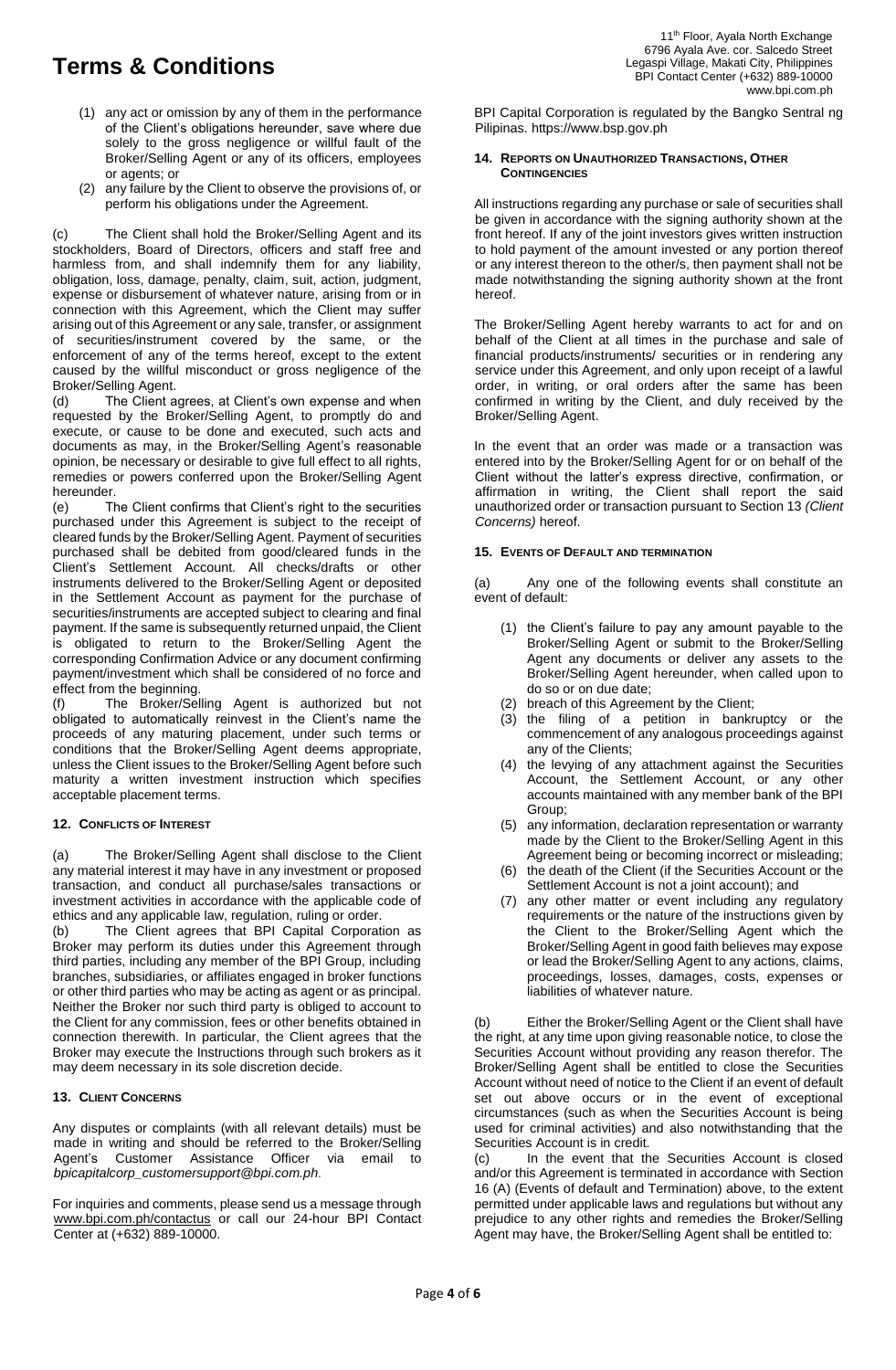- (1) close out all or any open positions held by the Broker/Selling Agent for the Client in any account with any member bank of the BPI Group;
- (2) to the fullest extent permitted by law, dispose of any securities, collateral or other assets comprising the Portfolio/Securities; and
- (3) cancel any outstanding Instructions in order to suspend or close the Securities Account, and apply all and any cash held by the Broker/Selling Agent and/or the proceeds in satisfaction of all or any amounts owing to the Broker/Selling Agent (including without limitation, amounts due in respect of settlement, fees, commissions and interest).

(d) The Broker/Selling Agent reserves the right and the Client authorizes the Broker/Selling Agent to combine and consolidate the balances of all of Client's accounts maintained with any member of the BPI Group and to set off such balances against outstanding balance between the Client and the Broker/Selling Agent. The Client grants the Broker/Selling Agent full power and authority to implement the foregoing authorizations, the performance of which are hereby expressly authorized, confirmed and ratified by the Client.

(e) Without prejudice to the foregoing, the Client shall pay to the Broker/Selling Agent on demand any replacement or other costs which may arise as a consequence of the premature liquidation of the investments of the Portfolio /Securities provided that such costs are reasonably incurred. The Client irrevocably authorizes the Broker/Selling Agent to deduct all such costs from the proceeds of the liquidation of the Portfolio/Securities.

(f) The Client authorizes the Broker/Selling Agent to transfer or appropriate without the Client's prior notice or consent the balances in any of the deposit accounts held in any of the member bank of the BPI Group in his name to set off the balances still owing to the Broker/Selling Agent notwithstanding that the deposit or any part thereof may be subject to a period of notice.

(g) Subject to the provisions of this Agreement and after deduction of all monies and liabilities due by the Client to the Broker/Selling Agent, the Broker/Selling Agent shall, as soon as practicable, remit the proceeds of the liquidation of the Portfolio/Securities or, if requested by the Client, return such securities or other property as from time to time constitute part or whole of the Portfolio/Securities to the order and at the risk of the Client.

(h) The Client and the Broker/Selling Agent acknowledge that closing the Securities Account, terminating the Broker/Selling Agent's services or this Agreement, will not affect the rights and obligations of either party already accrued and/or incurred prior thereto.

(i) The Broker/Selling Agent shall not in any way be responsible for any diminution of value of the investments/securities or part thereof by reason of termination of this Agreement for whatever reason and the Client shall in such event bear all losses, penalties or expenses arising from the sale, transfer, disposal or liquidation of the Portfolio or part thereof.

(j) In order to secure payment of the Client's obligation under this Agreement, the Client hereby grants to the Broker/Selling Agent a continuing lien and security interest in, and right of set-off against, all of the Client's right, title and interest in and to the Settlement Account, the Securities Account, and the securities, including proceeds thereof, money and other property now or hereafter held by the Broker/Selling Agent for and on behalf of the Client. In this regard, the Broker/Selling Agent shall be entitled to all the rights and remedies of a secured creditor under applicable laws, rules or regulations in effect.

In the event of any controversy or litigation arising herein, the Client shall compensate the Broker/Selling Agent for attorney's fees at the rate of ten percent (10%) of the amount involved but not less than P50,000.00 plus reasonable litigation expenses. Venue of action for any litigation shall be in the proper courts of Makati City only and the Client submits to the jurisdiction of such courts. The foregoing, however, shall not limit the right of the Broker/Selling Agent to commence any action or proceeding in any venue or jurisdiction where the Client's assets may be found.

## **17. COOLING OFF PERIOD**

The Client may cancel the agreement to purchase a security / financial product without penalty, upon written notice to the Broker/Selling Agent, within two (2) banking days following the transaction date. The Broker/Selling Agent may, however, collect or recover reasonable amount of processing fees or administrative fees plus any mark to market costs from the signing of the contract up to its cancellation. For the Cooling-Off Period to apply, the following conditions shall be met:

(a) The Client should be a natural person. The cooling-off period is not applicable to corporations, partnerships, and associations; and

(b) The financial transactions covered are financial instruments whose remaining term of is equal to or beyond one (1) year.

This right shall not apply in the following instances:

where there has been a drawdown of a credit facility and the Broker/Selling Agent shall not be able to recover any loss arising from an early withdrawal of a fixed rate term deposit which loss arises because of a difference in interest rates or the inability to collect any reasonable administrative fees associated with the closure of the term deposit;

(ii) where the aggregate investment size is Five Hundred Thousand Pesos (Php500,000.00) or more; and

(iii) where the subject securities are deemed "traded" or "to be traded."

Any request to exit an Agreement or Contract must be submitted in writing, signed, and in original form to the Broker/Selling Agent.

Provided that, the Broker/Selling Agent shall not be obliged to repurchase the security subject of the exercise of the Cooling Off period, but shall, on a best efforts basis, sell the same on behalf of the Client at prevailing market rates

## **18. CLAIMS FOR PAYMENT / REDEMPTION**

Any claim relating to the payment or redemption of any security/instrument covered by this Agreement shall be filed within thirty (30) days from receipt of the Client's Confirmation Advise or any similar document evidencing the transaction from the Broker/Selling Agent. If no error is reported within such period, the Confirmation Advise or any similar document shall be considered correct and subject security/instrument shall be deemed fully paid and settled.

### **19. AMENDMENT OR MODIFICATION OF THE AGREEMENT**

The Broker/Selling Agent reserves the right to change any of the foregoing terms and conditions by giving written notice thereof to the Client. Such changes shall become effective and binding upon the Client in the event the latter does not object or reply to such notice within ten (10) business days from service of notice in accordance hereof.

#### **16. ATTORNEY'S FEES**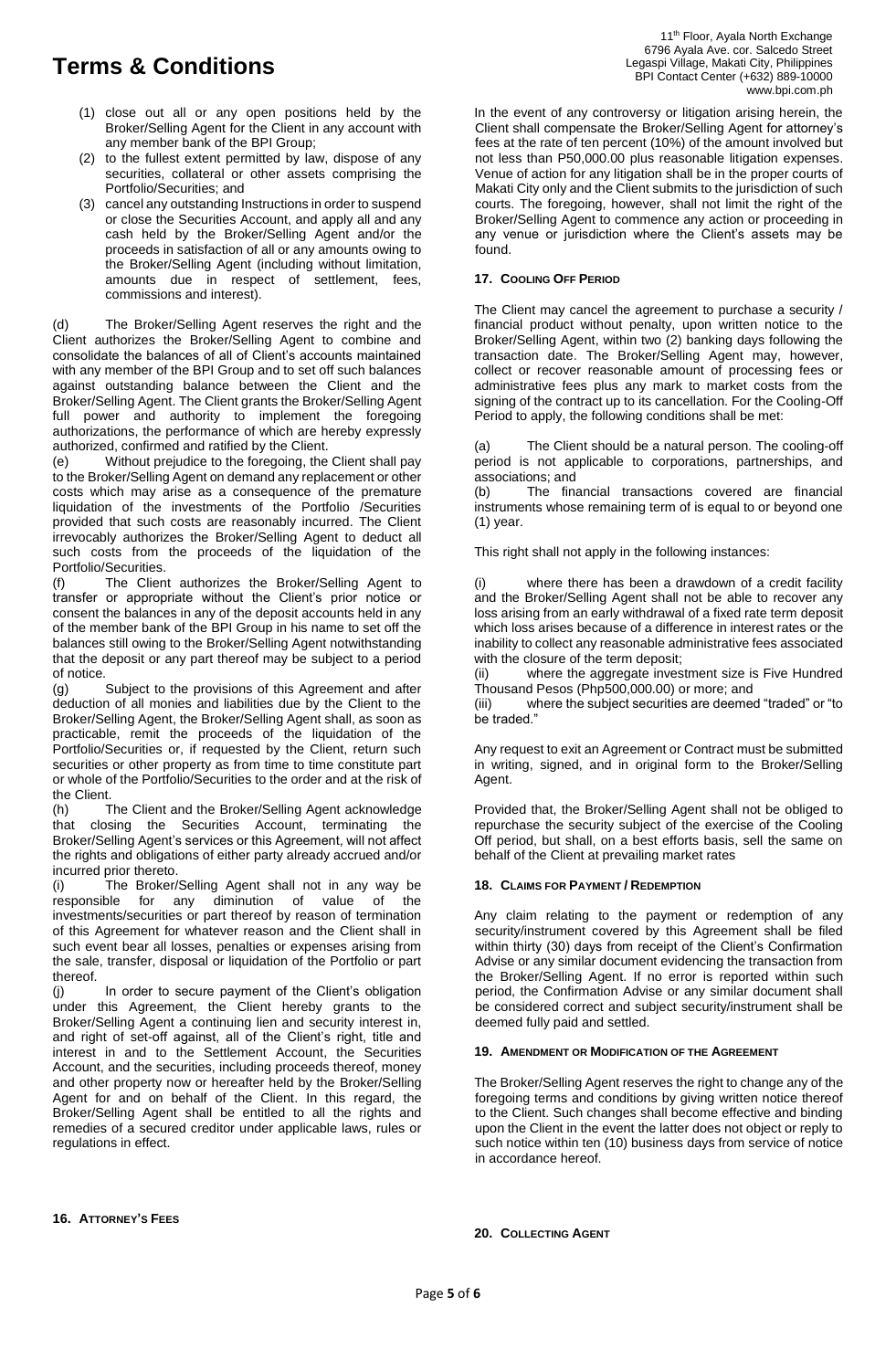The Broker/Selling Agent may be designated as the Client's collecting agent but guarantees no payment therefor. As collecting agent, the Broker/Selling Agent shall credit the Securities Account for any interest or principal due on the Client's securities only upon receipt of payment from the issuer or its authorized paying agent.

The Client hereby authorizes the Broker/Selling Agent to debit the Client's Securities Account for any excess of payment or miscredit without need of prior notice to the Client.

All taxes, fees, expenses or charges arising out of this Agreement and/or attendant to the purchase, sale, transfer or assignment, in whole or in part, of the securities/instruments covered by this Agreement, including custodianship of the securities, shall be for the Client's exclusive account.

## **21. WAIVER**

(a) Waiver of any right under this Agreement must be made in writing and signed by the party waiving such right. The Broker/Selling Agent will not be regarded as having waived any right under this Agreement if it fails or delays in exercising such right. Any single or partial exercise of any right under this Agreement will not preclude any further exercise of such right or the exercise of any other rights.

**(b)** A party who waives any breach of any provision of this Agreement will not be regarded as having waived any subsequent breach of that provision or any other provision.

## **22. BINDING EFFECT OF THE AGREEMENT; ASSIGNMENT**

This Agreement shall be binding on the Client and the Client's estate, executors, administrators, personal representatives, trustee in bankruptcy, receiver, liquidator or other successors and permitted assigns and shall operate for the benefit of the Broker/Selling Agent and the Client's successors, assigns and agents, notwithstanding any change by way of amalgamation, consolidation or otherwise in the constitution of the Broker/Selling Agent or any of the Client's successors, assigns or agents. The Client shall not assign or transfer any of his rights or obligations under this Agreement without the Broker/Selling Agent's prior written consent. The Broker/Selling Agent may assign without need of prior notice to the Client, or otherwise transfer or grant participations in all or any of its rights and interests under this Agreement and any transaction to which this Agreement relates and/or the goods, documents and other properties in respect of which the Broker/Selling Agent has a security interest and may deliver the same to the transferee(s), who shall thereupon become vested with all the rights and powers in respect thereof which were formerly vested in the Broker/Selling Agent. The Broker/Selling Agent shall be released and discharged from any liability or responsibility in respect of the goods, documents or other properties so transferred but shall retain all its rights and powers in respect of goods, documents or other properties not so transferred.

### **23. GENERAL PROVISIONS**

(a) In the event of the death of the Client/accountholder/s, the Broker/Selling Agent shall only honor instructions on the Securities Account upon submission of the documents required by any relevant third party depositary of their securities or any relevant government agency, as applicable, with regard to the settlement of the estate of the deceased account holder/s. For corporate Securities Accounts, in the event of bankruptcy, liquidation or receivership of the Client, instructions in relation to the Securities Account or the investment shall be given by the duly designated trustee, liquidator or receiver, as the case may be, upon submission of the required documents proving authority to give instructions in relation thereto.

(b) Written notice by the Broker/Selling Agent shall be effective if sent to any of the following:

- (1) the Client's authorized representatives through the Broker/Selling Agent's electronic messaging system/mail transmission / in-app inbox;
- (2) the Client's address based on the Broker/Selling Agent's records; or
- (3) any other address it may provide to the Broker/Selling Agent in writing.

The Client shall promptly notify the Broker/Selling Agent, in writing, for any changes in the Client's address, residency status or other information indicated in this Agreement and its attachments, including the Client Information Sheet. Following this, all such communications sent thereto shall be deemed correct, if the Broker/Selling Agent shall not receive any objection from the Client within twenty four (24) hours from delivery thereof.